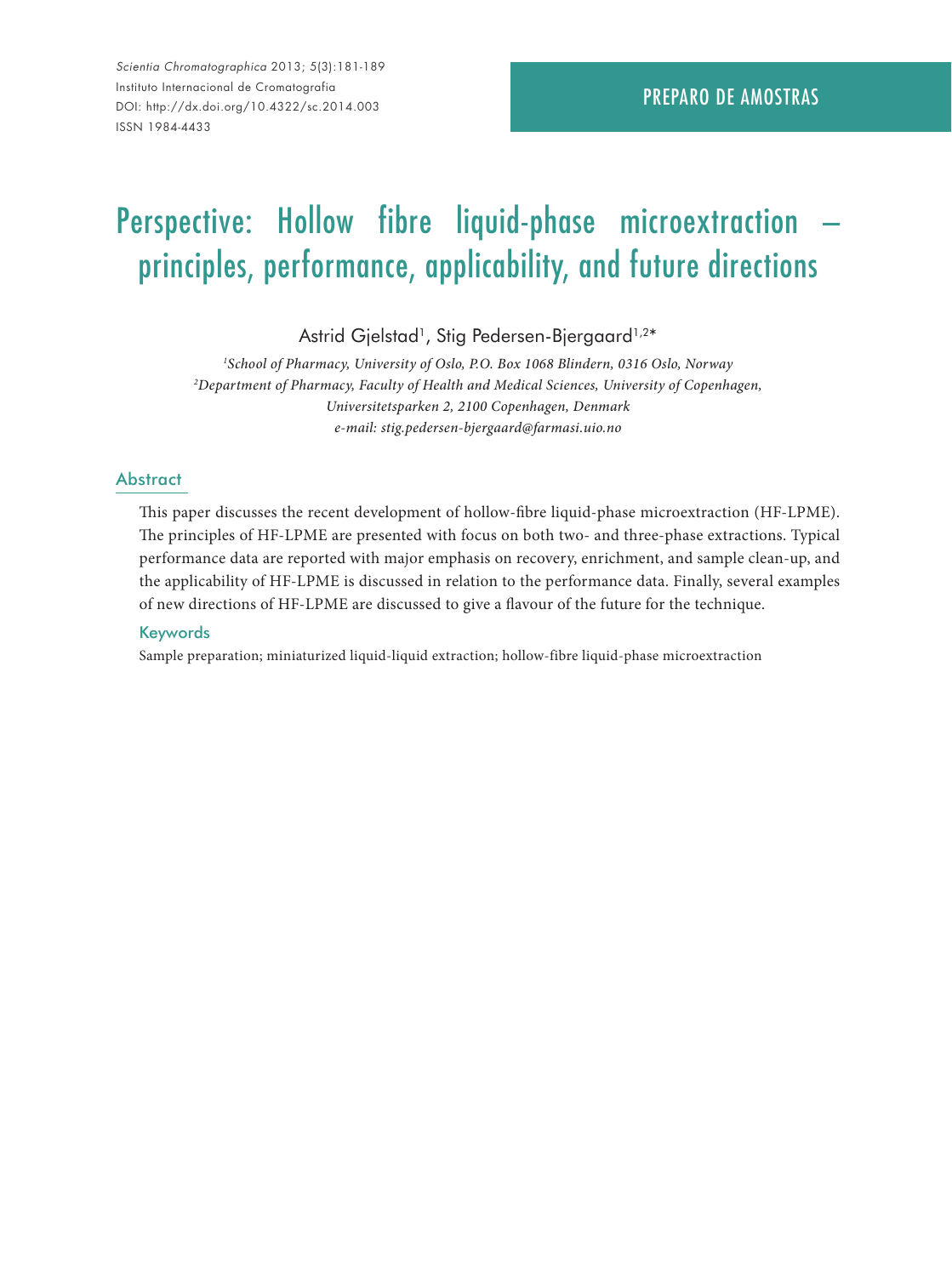#### 1 Principle and performance

Hollow fibre liquid-phase microextraction (HF-LPME) was presented for the first time in 1999<sup>[1]</sup>, and was originally intended as a sample preparation technique for high-performance liquid chromatography (HPLC), capillary gas chromatography (GC), and capillary electrophoresis (CE). The general principle and a photo of a HF-LPME set-up are illustrated in Figure 1. A short piece of a porous hollow fibre is attached to a pipette tip in one end, and closed by mechanical pressure in the other end. Typically, this porous hollow fibre is made of polypropylene. Prior to HF-LPME, the hollow fibre is dipped for a few seconds into a water immiscible organic solvent, like 1-octanol. The organic solvent is immediately immobilized in the pores of the hollow fibre by capillary forces, forming a supported liquid membrane (SLM). The internal lumen of the hollow fibre is then filled with an acceptor solution, and the hollow fibre is placed in the sample. With strong agitation or stirring of the sample, target analytes are extracted from the sample, through the SLM, and into the acceptor solution. After a certain period of time, the

acceptor solution is removed from the hollow fibre, and injected in HPLC, GC, or CE for the final analysis.

In one configuration, the acceptor solution can be the same organic solvent as used for the SLM. In this configuration, HF-LPME is performed as a two-phase extraction where target analytes are extracted from an aqueous sample and into the organic solvent based on classical partition. Since the acceptor solution is organic, it can normally be injected directly into GC. Therefore, two-phase HF-LPME is well suited for low and medium polar analytes which are to be analysed by GC. In another configuration, the acceptor solution can be an aqueous solution, providing a three-phase extraction system. For HF-LPME of basic substances, pH in the sample is made alkaline (to suppress ionization of target analytes), whereas the aqueous acceptor solution is acidified. Thus, target analytes are extracted from the sample and into the SLM in their neutral state, whereas protonation occurs when entering the acceptor solution. The protonation ensures a high solubility in the acceptor solution, and prevents back-extraction into the SLM. For extraction of acidic substances, the pH-gradient is reversed; the sample is acidified, whereas the



Figure 1 Principle and photo of LPME.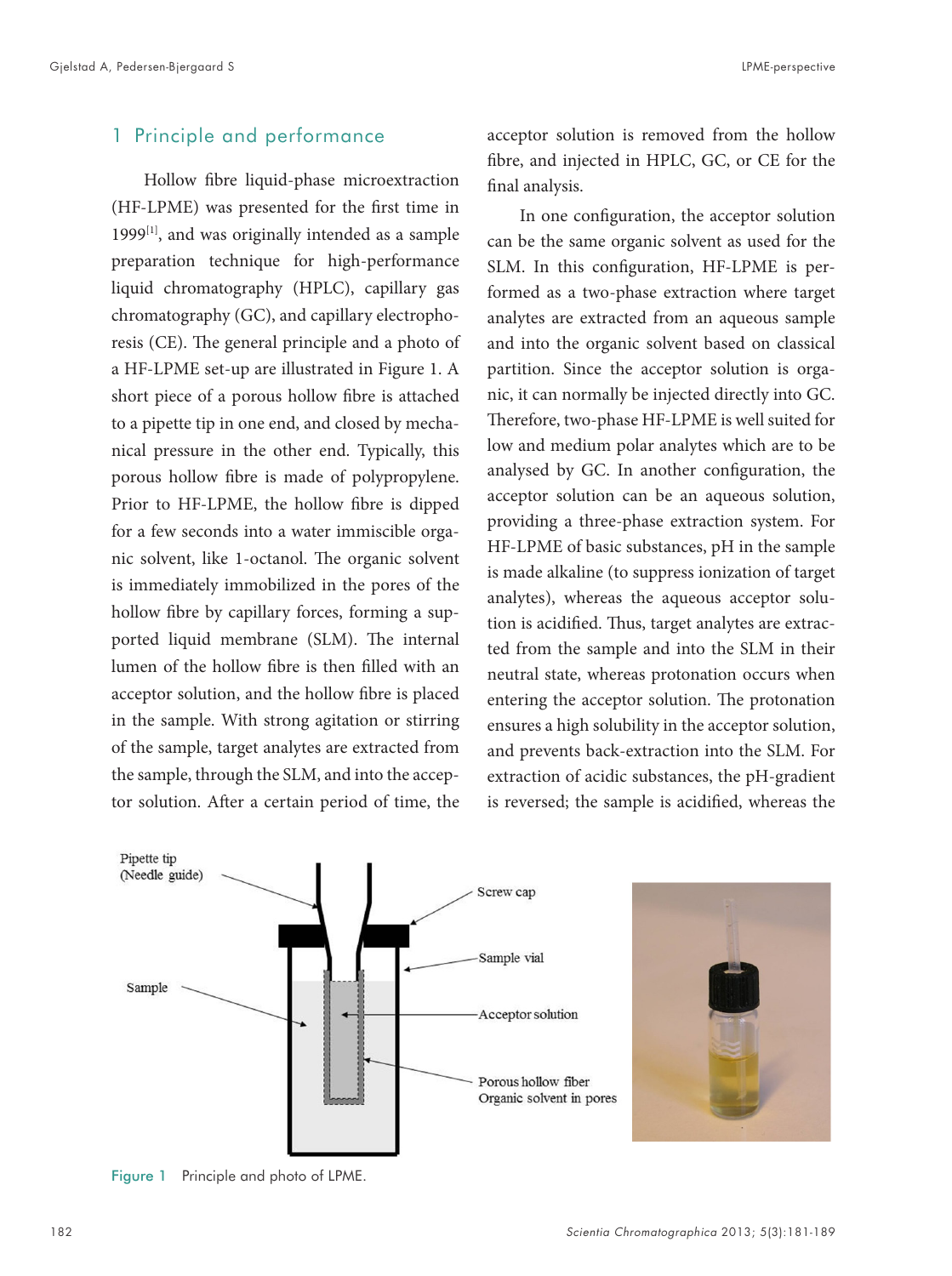acceptor solution is alkaline. Since the acceptor solutions in three-phase HF-LPME are aqueous, they can be injected directly into HPLC and CE. Three-phase HF-LPME is ideally suited for acidic or basic analytes which are to be analysed by HPLC or CE.

To further illustrate the principle of HF-LPME, a typical HF-LPME-extraction is summarized in Table  $1^{[2]}$ . In this example, the acidic drugs ibuprofen, naproxen, and ketoprofen were extracted from human urine. Because the target analytes are acidic, and because the final analytical method was CE, three-phase HF-LPME was selected. The sample volume was 2.5 mL, and prior to extraction, the urine sample was acidified with HCl to suppress the ionization of the target analytes. Dihexylether was used as the SLM. The common HF-LPME solvents dihexylether, 1-octanol, and 2-octanone were tested during method optimization, and the highest extraction recoveries were obtained with dihexylether. When the hollow fibre was dipped into dihexylether for 5 seconds, approximately 15 µL was immobilized as SLM in the porous wall of the hollow fibre. The internal lumen of

Table 1 Typical conditions for LPME of ibuprofen, naproxen, and ketoprofen from urine<sup>[2]</sup>.

| Sample                 | 2500 $\mu$ L urine + 250 $\mu$ L 1 M HCl |
|------------------------|------------------------------------------|
| <b>SLM</b>             | $\approx$ 15 $\mu$ L dihexylether        |
| Acceptor solution      | 25 µL 10 mM NaOH                         |
| <b>Extraction time</b> | $45 \text{ min}$                         |
| Stirring               | 1200 rpm                                 |

the hollow fibre was filled with acceptor solution, which in this case was 25 µL of 10 mM NaOH. The strongly alkaline conditions served to de- -protonate the target analytes when entering the acceptor solution. HF-LPME was accomplished in 45 minutes by strong agitation (1200 rpm). Agitation was important to induce convection in the sample, for efficient transfer of target analytes from the bulk sample and to the surface of the SLM. After extraction, the acceptor solutions were collected by a micro-syringe or a pipette and transferred to the final analysis by CE.

Performance data for the extraction of ibuprofen, naproxen, and ketoprofen from urine are illustrated in Table 2. These data are representative for HF-LPME in general. Extraction recoveries ranged between 77 and 100 %. HF-LPME is a microextraction technique, and in most cases HF-LPME extractions are not exhaustive. Extraction recoveries are compound-dependent in HF-LPME, and are related to distribution coefficients. Generally, extraction recoveries decrease with the polarity of the compound, and highest recoveries can be expected for compounds with a log P-value (1-octanol-water partition coefficient) above 2. For quantification, calibration is performed based on HF-LPME from spiked (blind) samples to incorporate the exact extraction recovery into the calibration graph. Since the target analytes were extracted from 2.5 mL of urine and into 25 µL of acceptor solution, the HF-LPME system provided a 100 times analyte enrichment in case of exhaustive extraction. As illustrated in Table 2, this was

Table 2 Typical performance for LPME of ibuprofen, naproxen, and ketoprofen from urine<sup>[2]</sup>.

| Analyte    | <b>Extraction recovery (%)</b> | <b>Enrichment factor</b> | Linearity                                      |
|------------|--------------------------------|--------------------------|------------------------------------------------|
| Ibuprofen  | 101                            | 101                      |                                                |
| Naproxen   | 84                             | 84                       | 20 ng/mL-5 $\mu$ g/mL (R <sup>2</sup> =0.9993) |
| Ketoprofen |                                |                          |                                                |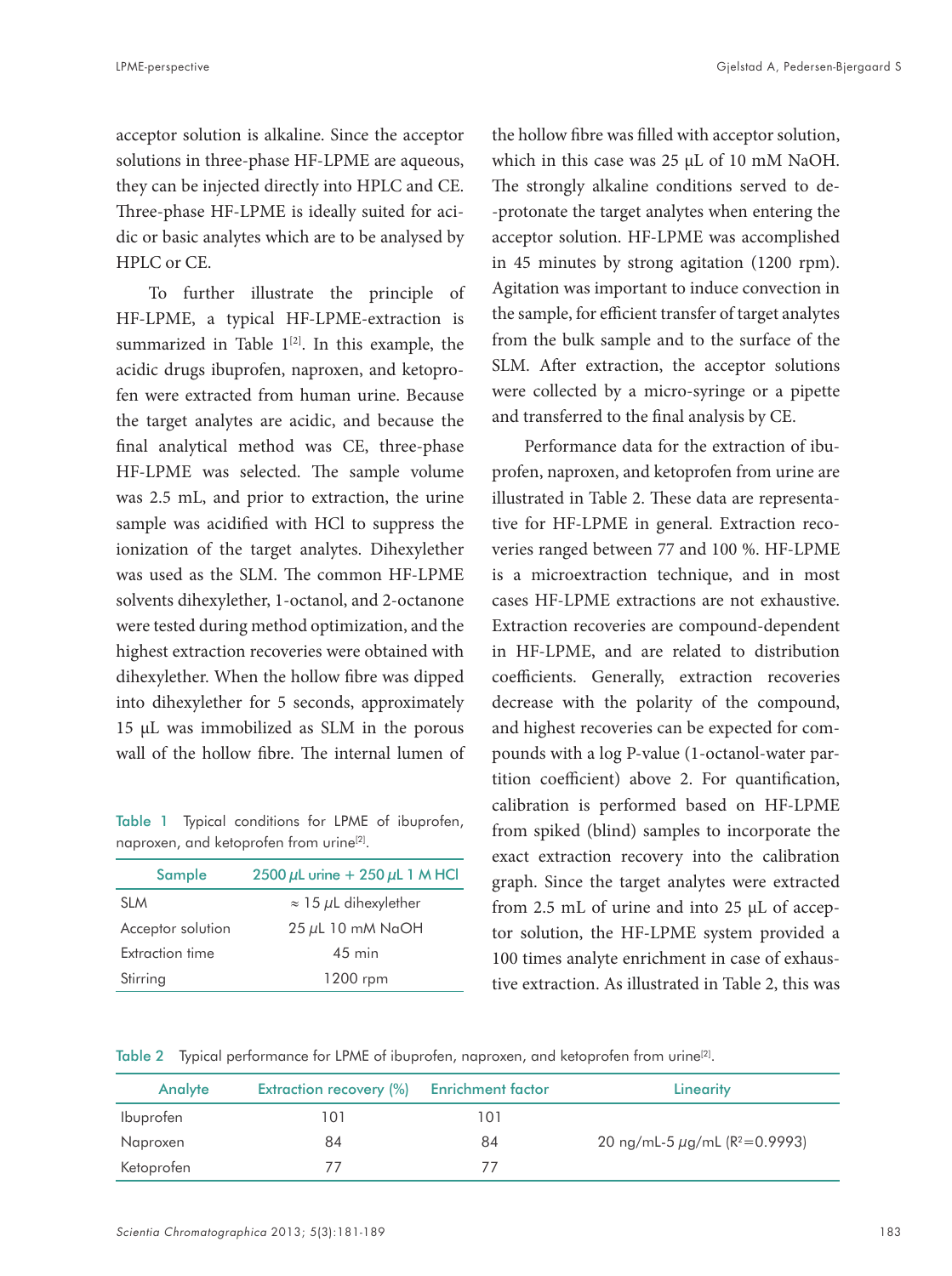accomplished for ibuprofen, whereas enrichment factors for naproxen and ketoprofen were somewhat lower (84 and 77 times, respectively) due to lower recoveries. Because the acceptor solution and the sample were separated by a non-polar and organic liquid membrane (SLM), most matrix components remained in the sample and were unable to pass the SLM. Thus, the HF-LPME process also cleaned up the samples very efficiently.

#### 2 Applicability

Basically, HF-LPME has been developed for extraction of organic substances from aqueous samples. As discussed above, recoveries generally increase with decreasing polarity of the substances, and HF-LPME is most suited for substances with  $log P > 1-2$ . For more polar substances, HF-LPME is less efficient due to unfavourable distribution coefficients. However, by addition of ion-pair reagents either to the sample or to the SLM, also polar analytes have been extracted successfully by HF-LPME<sup>[3]</sup>. If target analytes are neutral substances, two-phase HF-LPME has to be applied using an organic solvent as acceptor solution. The acceptor solution can be injected directly into GC after extraction, or can be evaporated and reconstituted in mobile phase for HPLC. If the target analytes are acidic or basic substances, three-phase HF-LPME can be used. In three-phase HF-LPME, the acceptor solution is directly injectable in HPLC or CE.

A major incentive for using HF-LPME is the high enrichment which can be obtained. The enrichment (Enrichment factor (E)) in HF-LPME is determined by the extraction recovery (R), and by the volume ratio between the sample  $(V_s)$  and the acceptor solution  $(V_a)$  as shown in Equation 1:

$$
E = \frac{C_{a, final}}{C_{s, initial}} = \frac{R}{100\%} \frac{V_S}{V_a}
$$
 (1)

$$
R = \frac{n_{a, final}}{n_{s, initial}} 100\%
$$
 (2)

 $C_{\text{a final}}$  is the final concentration of target analyte in the acceptor solution,  $C_{\text{simital}}$  is the initial concentration of target analyte in the sample,  $n_{\text{signal}}$  is the final amount of target analyte in the acceptor solution, and  $n_{\text{s,initial}}$  is the initial amount of target analyte in the sample. By increasing the volume of the sample while keeping the acceptor solution volume at a few  $\mu$ L, the enrichment can be increased significantly. Under extreme conditions, with a sample volume of 1.1 L and an acceptor solution volume of 20 µL, 27,000 time enrichment has been reported with HF-LPME[3]. Combined with highly sensitive MS-techniques, this has enabled drug substances to be detected down to the low pg/L level in sea water as an example<sup>[3]</sup>. Under more standard HF-LPME conditions, enrichment factors typically range between 50 and 500 times<sup>[3]</sup>.

Another major incentive for using HF-LPME is sample clean-up. Especially in the three-phase mode, HF-LPME give a high degree of sample clean-up. The reason for this is that most water- -soluble matrix components are not able to penetrate the SLM, and are excluded from the acceptor solution. Thus, salts, polar organic substances, and macromolecules (among others) all remain in the sample during HF-LPME. Finally, the consumption of organic solvent is extremely low by using HF-LPME. In a typical three-phase HF-LPME extraction, 10-20 µL organic solvent is used for the SLM, and this represent the total volume of organic solvent used per sample. In other words, HF-LPME is a green chemistry approach to liquid-liquid extraction.

Enrichment, sample clean-up and low solvent consumption represent the major advantages of HF-LPME. As with all other sample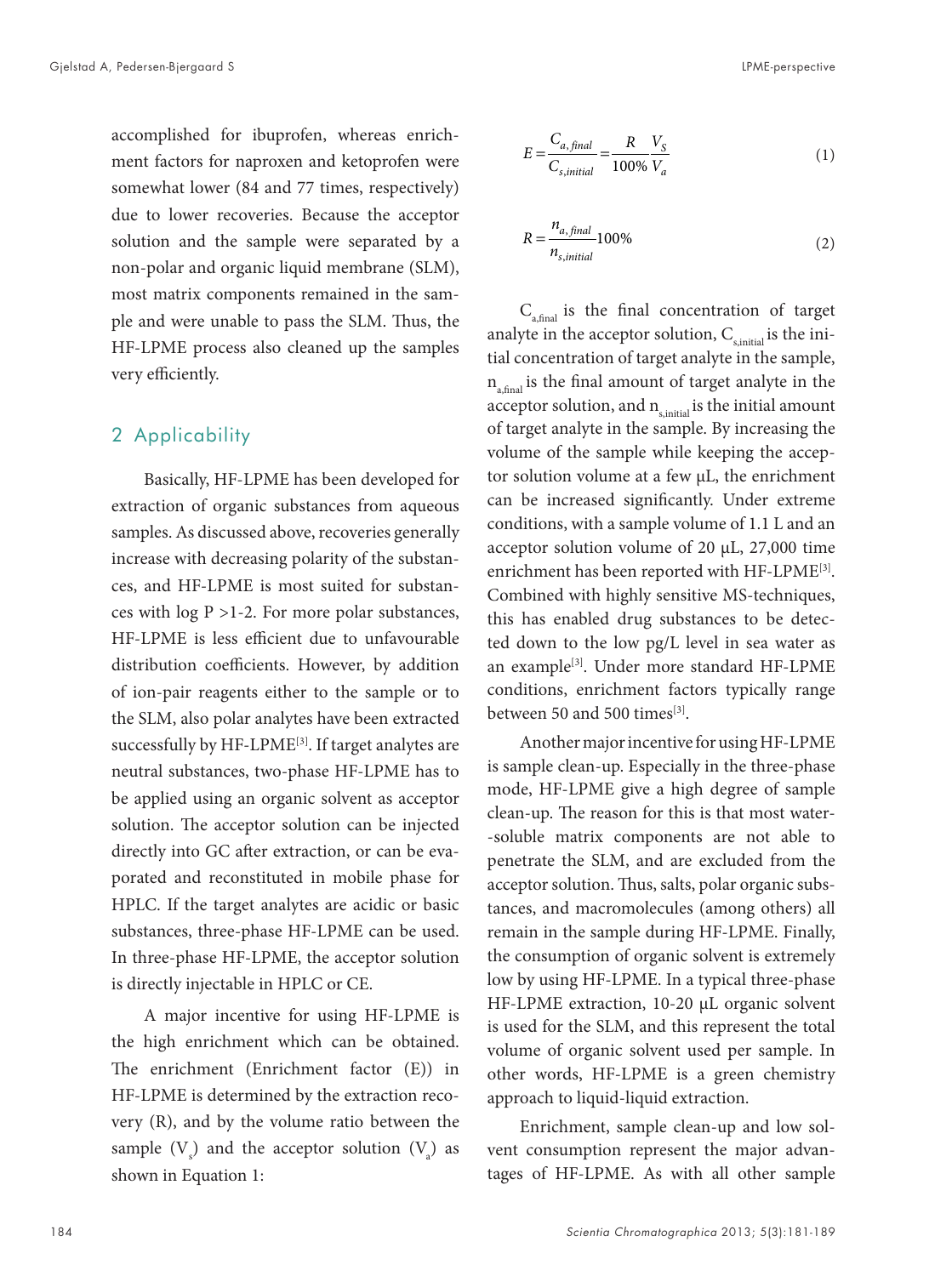preparation techniques, there are also some disadvantages with HF-LPME. First, HF-LPME is a relatively slowly process, and typically extraction times from 15 to 45 minutes are required. The transfer of target analyte through the SLM is normally the rate limiting step in HF-LPME, and target analytes may partly be trapped in the SLM. Recently, a solution to speed up extraction kinetics was proposed by the introduction of Electromembrane Extraction (EME)<sup>[3]</sup>. The set--up for EME is very close to HF-LPME, but in EME an external electrical potential is sustained over the SLM, and target analytes are extracted as

charged species across the SLM. Due to this electrokinetic transfer, extraction times can typically be reduced to 5 to 10 minutes $^{[3]}$ .

Another current disadvantage of HF-LPME is the lack of commercially available equipment. Thus, HF-LPME has up to date been performed with home-built equipment. The hollow fibres used are commercially available, but have to be cut to appropriate length and sealed as exemplified in Figure 1. This has limited the implementation of HF-LPME in routine laboratories and applications. However, as discussed in the next section, HF-LPME has recently been performed with flat membranes in a slightly modified commercially available 96-well plate, and this may open for more general acceptance and application of the technique<sup>[4]</sup>.

Since 1999, more than 450 scientific papers have been published on HF-LPME (with hollow fibres). The field of HF-LPME and the applications have been reviewed several times recently<sup>[5-12]</sup>. Most papers have been focused on environmental and bioanalytical applications of HF-LPME, but several other application fields like food and beverages have also been covered. It is not the purpose of the current perspective to review the HF-LPME applications, but information is available in several recent review arti $cles^{[5-12]}$ 

#### 3 Future directions

In addition to being developed towards routine applications, HF-LPME is currently also being developed in new and more specialized directions. To give a flavour of this progress, a few examples should be given from our own work. The first example is related to the development of HF-LPME into the 96-well format. This idea was presented recently, and termed Parallel Artificial Liquid Membrane Extraction (PALME)<sup>[4]</sup>. The set-up for PALME is illustrated in Figure 2. Samples are filled into wells in a 96-well donor plate. The typical sample volume is 200-400 µL, and PALME is ideally suited for small volumes of biological fluids. The PALME set-up is not based on porous hollow fibres, but utilizes flat porous polypropylene membranes to support the SLM.



Figure 2 Principle of PALME (Reprinted with permission<sup>[4]</sup>).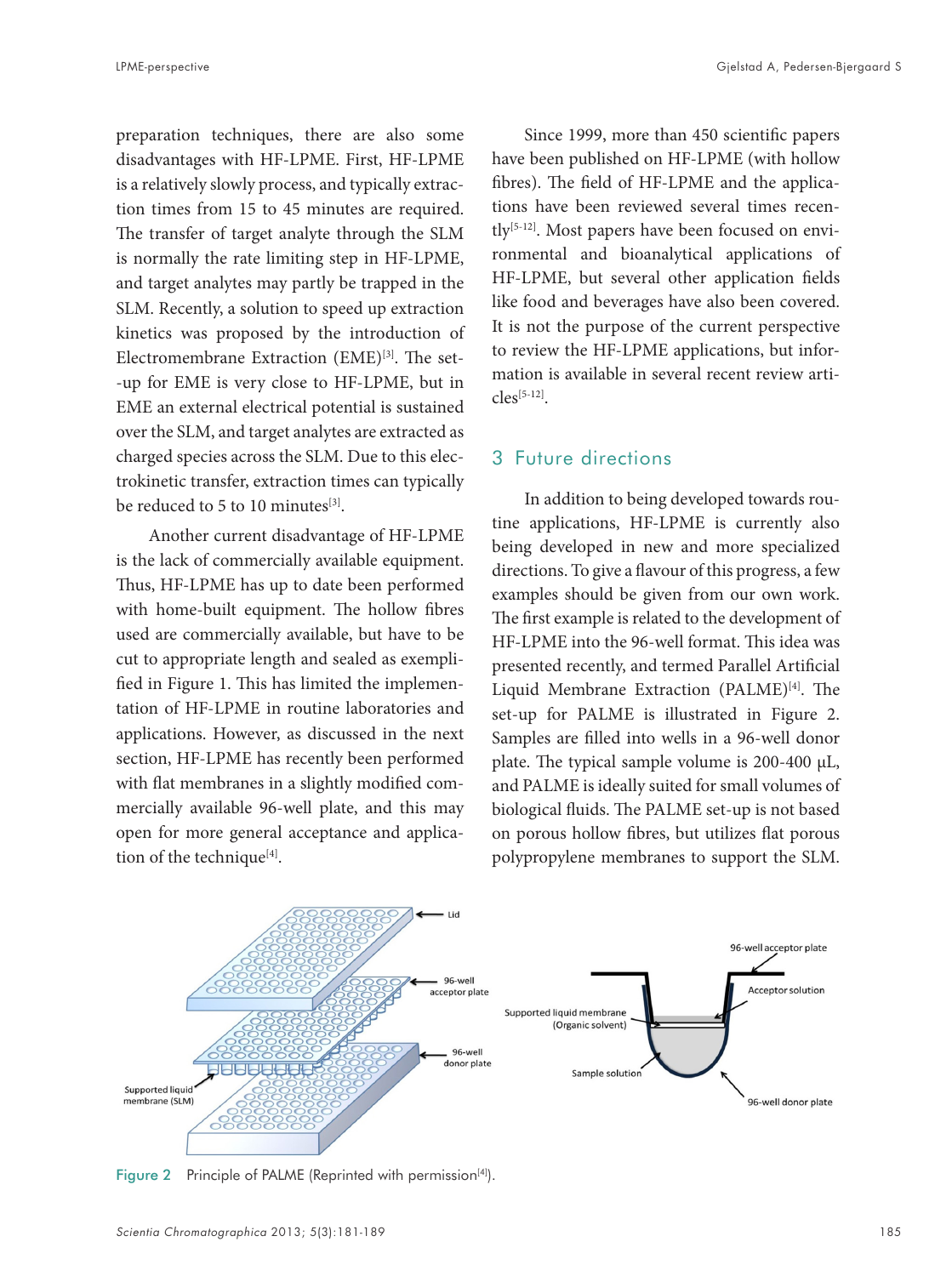These flat membranes are located in the bottom of each well in a corresponding 96-well acceptor plate. Thus, after pipetting the samples into the donor plate (step #1), the SLMs are pipetted directly into the membranes in the bottom of the acceptor plate (step #2). I step #3, the acceptor solutions are pipetted above the SLMs in the acceptor plate. The donor and acceptor plates are clamped together, and the whole assembly is agitated for 15 to 30 minutes. During this period of time, target analytes are extracted from the sample in the donor plate, through the SLM and into the acceptor solutions located in the acceptor plate. Finally, the acceptor solutions are collected, and typically analysed by LC-MS.

Performance data for PALME are illustrated in Table 3, where the basic drugs pethidine, haloperidol, methadone, and nortriptyline were extracted from human plasma<sup>[4]</sup>. In this application, each sample was 200 µL, and prior to PALME, the samples were diluted with 200 µL of 20 mM NaOH. The SLM comprised 2 µL of dihexylether, and the acceptor solutions were 50 µL of 20 mM HCOOH. The extraction time was 30 minutes, and the PALME plates were agitated at 900 rpm. As seen from Table 3, recoveries from plasma ranged between 34 and 74 %.

PALME can be performed with a very simple work-flow, and in 15-30 minutes, 96 samples can be extracted simultaneously. PALME provides a high degree of sample clean-up, similar to traditional HF-LPME, with a minimal consumption of organic solvent. Since PALME can be performed with commercially available 96-well plates, the technique will most probably be autoacceptor plates we used for our experiments were commercially available, but were manufactured for filtration and membrane permeation assays. In the near future, we expect dedicated PALME plates to be commercially available, which are especially made and optimized for PALME.

Another example of a recent development is the implementation of LPME on a micro-chip<sup>[13]</sup>. The principle for this LPME-chip is illustrated in Figure 3. In this set-up, the SLM is located inside a micro-chip between a sample channel and an acceptor channel. The sample is pumped with a micro-syringe pump into the sample channel, and target analytes are extracted from the sample channel, across the SLM, and into the acceptor solution on the other side of the SLM. The acceptor solution is pumped with another micro-syringe pump, and the acceptor solution is either collected in a small vial for analysis by CE, or is pumped via an electro-spray ionization interface and directly into a mass spectrometer. In the latter case, the LPME process is followed and measured continuously with the mass spectrometer.

One interesting aspect of the LPME-chip is illustrated in Figure 4, where the enrichment of amitriptyline was studied versus extraction time. In this case, the acceptor solution flow was turned off during extraction, whereas the sample (alkaline) was pumped continuously into the LPME-chip with a flow rate of 3 µL/min. Under these conditions, the model analyte amitriptyline was extracted into 600 nL of acceptor solution

| Analyte       | <b>Extraction recovery (%)</b> | %-RSD $(n=6)^{1}$ | Linearity                      |
|---------------|--------------------------------|-------------------|--------------------------------|
| Pethidine     | 74                             |                   | 50-1000 ng/mL ( $R^2$ =0.9994) |
| Haloperidol   | 37                             |                   | 5-100 ng/mL ( $R^2$ =0.9983)   |
| Methadone     | 70                             |                   | 50-750 ng/mL $(R^2=0.9955)$    |
| Nortriptyline | 34                             | 12                | 10-250 ng/mL ( $R^2$ =0.9984)  |

Table 3 Typical performance for PALME of pethidine, haloperidol, methadone, and nortriptyline from plasma<sup>[11]</sup>.

1100 ng/mL assayed by LC-MS/MS.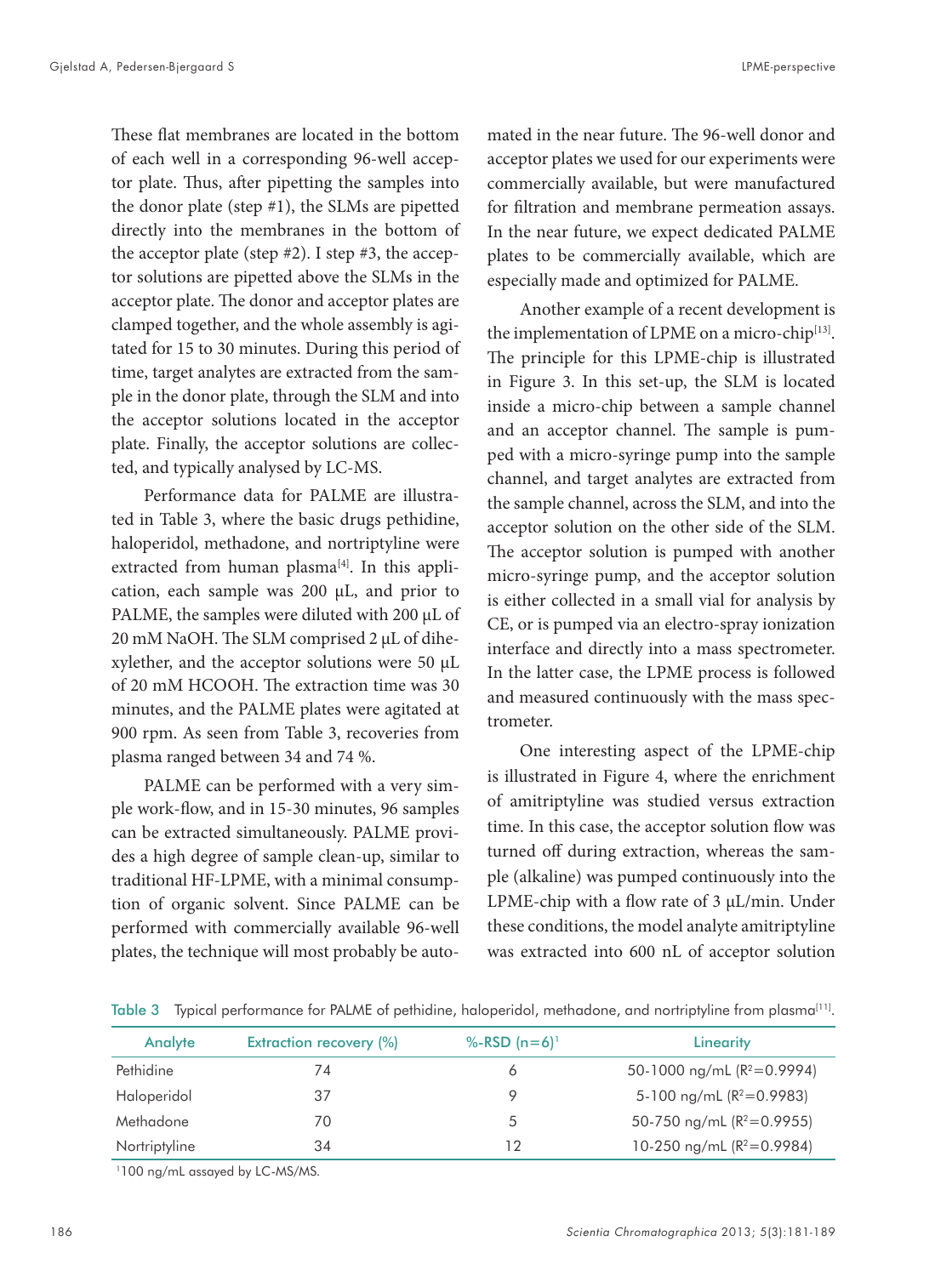

Figure 3 Principle of LPME-chip (Reprinted with permission $[13]$ ).

(10 mM HCl) inside the acceptor channel. The enrichment factor increased linearly with the extraction time. After 10 minutes of LPME, the enrichment factor was 42, and at this time-point only 30 µL of sample has been pumped through the LPME-chip. After 120 minutes of operation, amitriptyline was enriched by a factor of 500 from 360 µL of sample solution. In other words, with the LPME-chip, very high enrichment factors can be obtained even from very small volumes of sample.

A final example of a recent development is illustrated in Figure 5, where LPME was combined with direct desorption electro-spray ionization mass spectrometry (DESI-MS)<sup>[14]</sup>. In this set--up, samples are filled into extraction wells with a porous Teflon membrane in the bottom. Prior to extraction, 1.5 µL of hexadecane is pipetted into the Teflon membrane, and this serve as the SLM. After loading the SLM, the sample is filled into the well above the SLM. This initiate extraction, and target analytes are transferred into the SLM. Because the SLM is very thin  $(200 \mu m)$ , the analytes rapidly distribute within the entire membrane volume. After extraction, the target analytes are measured by DESI-MS directly in the SLM. The analysis is performed on the back-



Figure 4 Enrichment of amitriptyline as function of extraction time with LPME-chip (Reprinted with permission<sup>[13]</sup>).



Figure 5 Principle of TLME-DESI-MS. Reproduced from<sup>[14]</sup> with permission from The Royal Society of Chemistry.

-side of the SLM, on the side which has not been in contact with the sample, to avoid ion-suppression from matrix components potentially fouling the membrane. Since the final analysis is perfor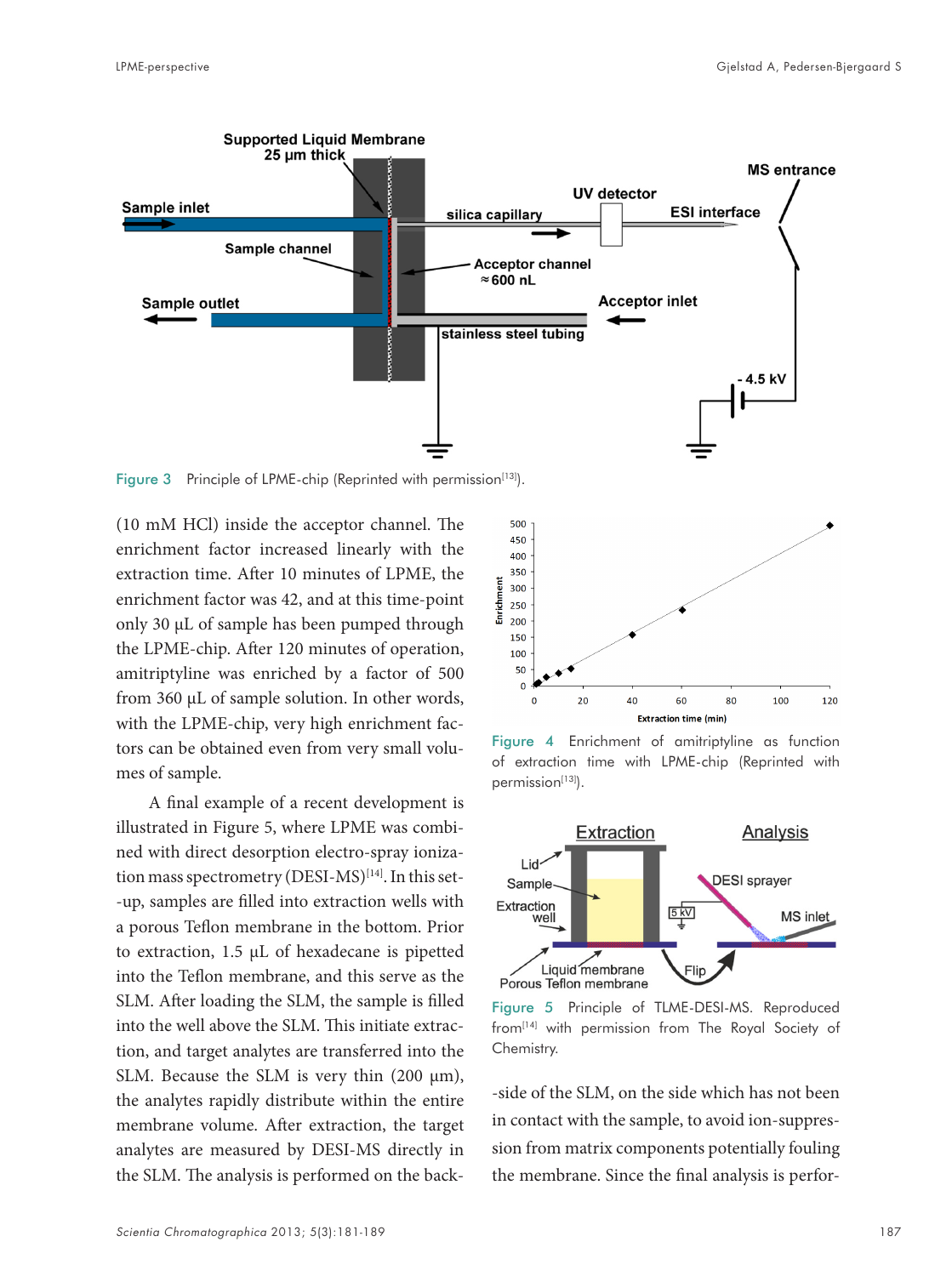med within the SLM, this concept was termed "Thin Liquid Membrane Extraction" (TLME). The TLME step is performed in 5 to 10 minutes, which is followed by rapid analysis by DESI-MS. Thus, the time from initiating the extraction and completing the DESI-MS was typically 10 to 15 minutes.

Some results with TLME-DESI-MS are illustrated in Figure 6. Figure 6a) show a mass spectrum after TLME-DESI-MS of a human urine sample from a patient treated with 50 mg diphenhydramine. The signal at m/z 256 corresponded to diphenhydramine, whereas the signal at m/z 242 was from the metabolite nordiphenhydramine. The signal observed at m/z 261 was due to a deuterated diphenhydramine, which was added to the sample for exact quantification. Figure 6b) shows a corresponding mass spectrum from a saliva sample from the same patient. As illustrated by Figure 6a) and b), and as confirmed by comprehensive reliability testing, it was concluded that TLME-DESI-MS can be used as a very rapid tool for identification<sup>[14]</sup>. TLME-DESI-MS was also evaluated for quantitative purposes. For quantification, the

DESI-spray was scanned across series of SLMs from multiple extractions, resulting in ion chronograms as illustrated in Figure 6c) and 6d). In both cases, the mass spectrometer was locked to the molecular ion of diphenhydramine at m/z 256. Each time the DESI-spray scanned across a SLM containing diphenhydramine from a biological sample, the signal increased as illustrated in Figure 6c) and 6d). The signals were integrated and used for quantification, measured relative to the deuterated internal standard. By using deuterated internal standards, calibration curves were linear (0.989-0.999), and accuracy was tested in a reliability study. In average, the deviation between the true concentration and the determined value was 17%. This demonstrated that TLME-DESI-MS potentially can be used for quantification in the future.

### 4 Conclusions

Since 1999, hollow fibre liquid-phase microextraction (HF-LPME) has been developed, evaluated, and published in more than 450 scientific research papers. This research has documented



Figure 6 TLME-DESI-MS analysis of biological samples. A) Mass spectrum of extracted urine sample from patient treated with 50 mg diphenhydramine. B) Mass spectrum of extracted saliva sample from patient treated with 50 mg diphenhydramine. C) Extracted ion chronogram of diphenhydramine in urine. D) Extracted ion chronogram of diphenhydramine in saliva. Reproduced from<sup>[14]</sup> with permission from The Royal Society of Chemistry.